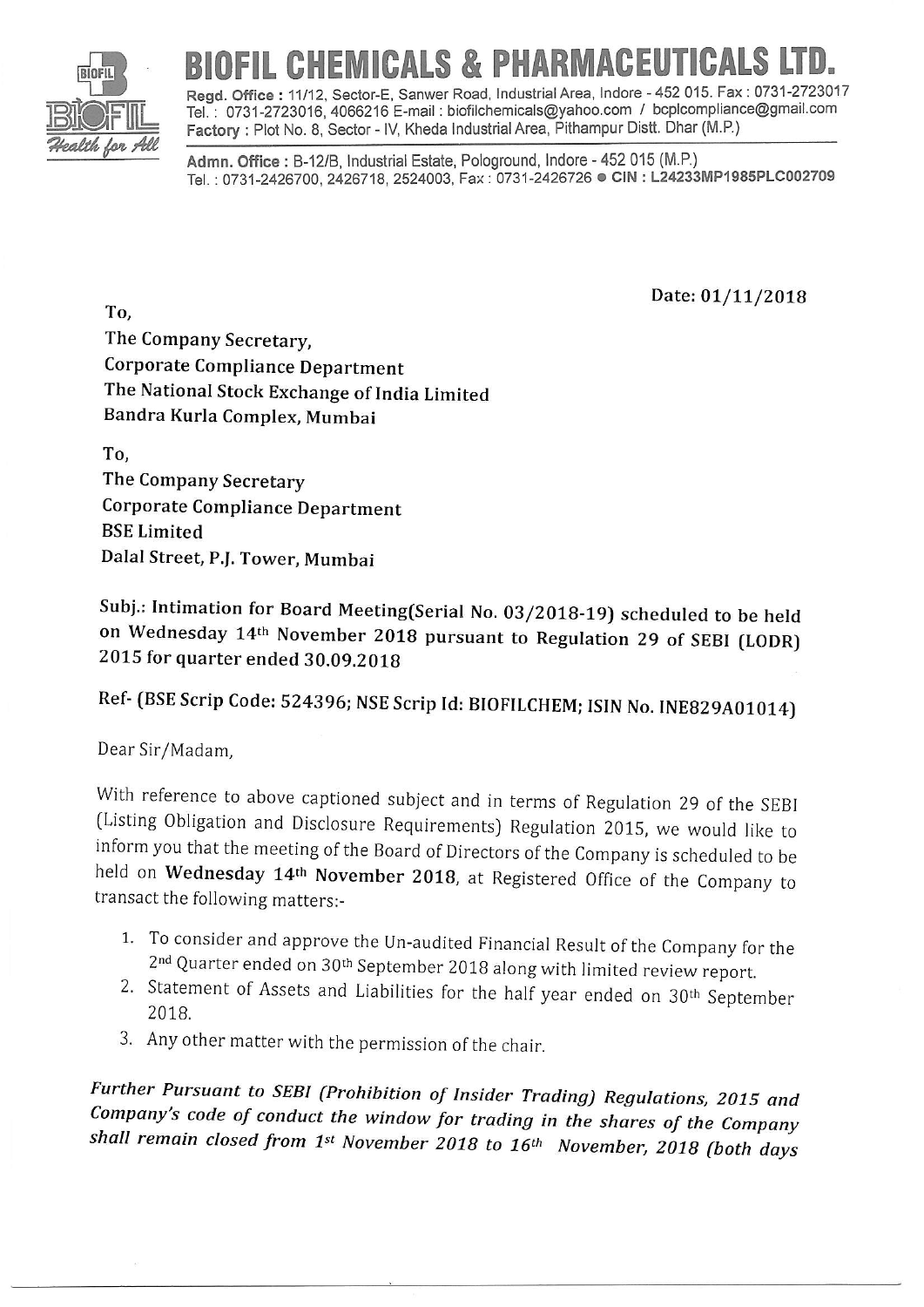inclusive) in view of the meeting of Board of Directors of the Company which is<br>scheduled to be held on Wednesday, 14<sup>th</sup> November 2018 to consider and approve, among others, un-audited financial statement for the second quarter ended on 30<sup>th</sup><br>September 2018 along with limited review report.

Notice of the meeting is being also published in the English and Hindi News paper.

This is for your information and record.

Thanking you,

Yours Faithfully,

## For Biofil Chemicals and Pharmaceuticals Limited